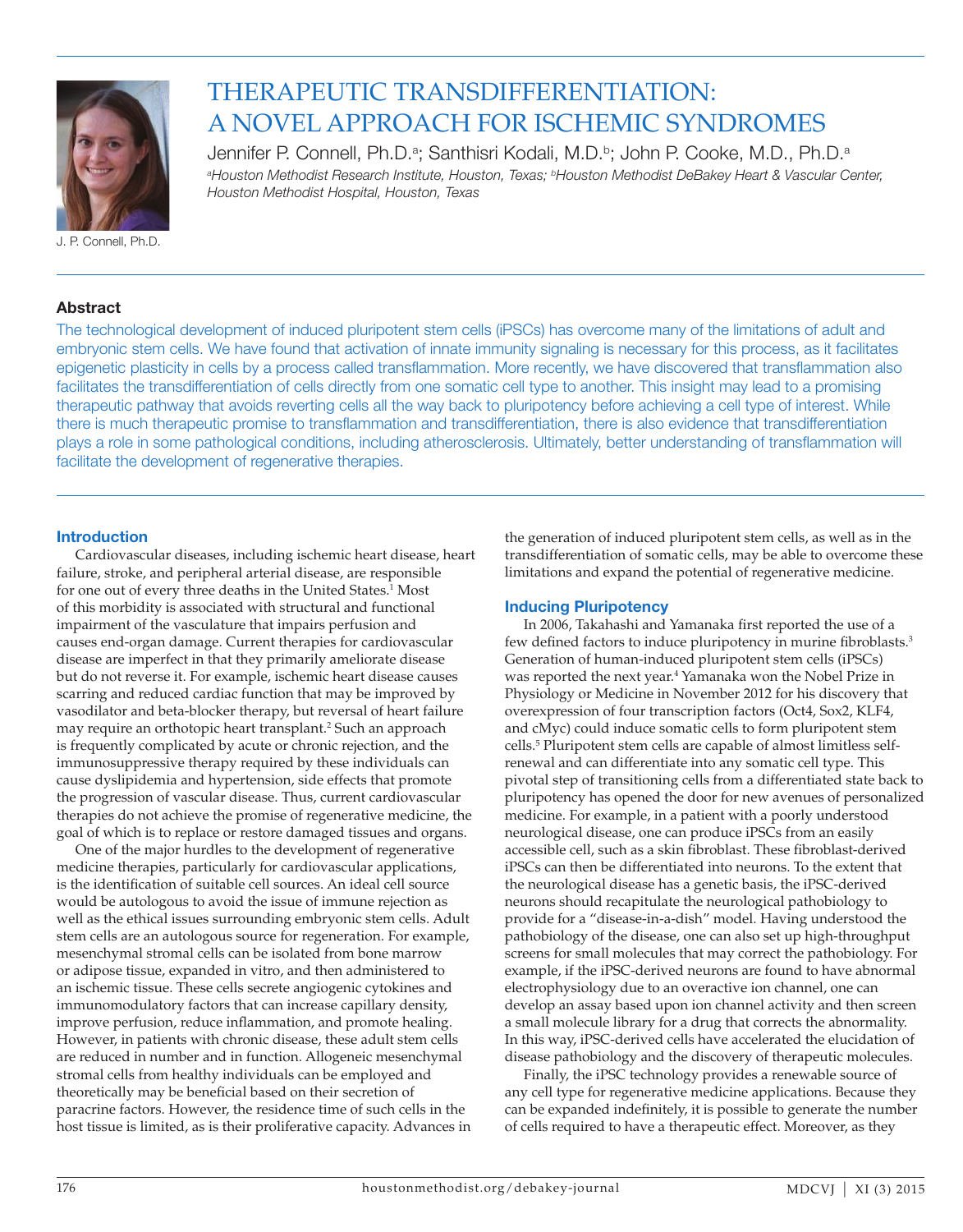can be differentiated into any cell type, iPSC-derived cells should have broad clinical application; in fact, preclinical studies have demonstrated that iPSC-derived cells show therapeutic promise for many indications. These cells may be genetically modified to correct a congenital abnormality or to express a therapeutic protein. Furthermore, they may be combined with bioengineered materials, biologicals, and/or small molecules to enhance their restoration of organ structure and function.<sup>6</sup>

Generating iPSCs remains technically challenging as it requires the activation of a complex network of genes affecting pluripotency. Many improvements have been made to the induction methods to accelerate the process, reduce the number of transcriptional factors needed, and express the Yamanaka factors without integrating foreign DNA into the host genome.<sup>7</sup> However, there remain challenges to overcome. One concern is the ramifications of an incomplete differentiation of a batch of iPSC-derived therapeutic cells; for example, if some rare iPSCs are still present in the therapeutic cell product, these pluripotent cells could form a teratoma in the host. Another concern is the quality of the therapeutic cell product. Throughout the process of pluripotency induction, passaging, and differentiation into therapeutic cells, genetic abnormalities may be introduced. Such abnormalities may be due in part to the induction of pluripotency and to the prolonged time in cell culture. A greater understanding of the process of iPSC generation is required to enhance the quality of iPSCs. Finally, the process of differentiation into the therapeutic cell product requires careful characterization of the cells to document the fidelity of the differentiation. For some cell types (such as iPSC-derived cardiomyocytes), differentiation in vitro to a mature cell type that fully replicates the desired phenotype has not yet been fully achieved.

#### **Role of Innate Immunity in Cellular Reprogramming**

For iPSC technology to achieve its promise, it is vital to understand more about the mechanisms of cellular reprogramming. We recently discovered that the retroviral vectors used to transport the Yamanaka factors into the cell play a critical role in the reprogramming process.<sup>8</sup> Essentially, the Yamanaka factors alone (as cell-permeant peptides) are not effective in generating pluripotency.9-12 However, when the Yamanaka factors are delivered in the form of modified messenger RNA (mmRNA) or encoded in a retroviral vector, the simultaneous activation of innate immune signaling promotes reprogramming. As described in more detail below, we discovered that the activation of innate immune signaling caused global changes in epigenetic modifiers so as to increase epigenetic plasticity, thereby facilitating the action of the Yamanaka factors through a process termed "transflammation."

Pathogens, such as viruses or bacteria, activate innate immunity through toll-like receptors (TLRs),<sup>13</sup> which recognize pathogenassociated molecular patterns that may be associated with viral proteins, lipopolysaccharides, DNA, or RNA.14-16 Toll-like receptor signaling may be mediated by an intracellular adaptor known as the myeloid differentiation primary response gene (MyD), in which case it is MyD88-dependent.<sup>17</sup> Among the TLRs, only the TLR3 pathway acts fully independently of MyD88.18,19 We found that when we used retroviral vectors or mmRNA encoding the Yamanaka factors, inhibition of MyD88 had no effect on pluripotency induction. By contrast, the generation of iPSCs using the Yamanaka approach was markedly reduced in cells where TLR3 or its adaptor TRIF (toll/IL-1 receptor domaincontaining adaptor-inducing interferon-β) were knocked down

genetically,<sup>8</sup> therefore TLR3 activation was necessary for the efficient generation of iPSCs. Further evidence for the involvement of the TLR3 signaling pathway was obtained using polyinosinicpolycytidylic acid (poly I:C), a synthetic analog of double-stranded RNA recognized specifically by TLR3.<sup>20</sup> This TLR3 agonist enhanced the generation of iPSCs when used in combination with cell permeant proteins for the Yamanaka factors.<sup>8</sup>

Histone acetylation is associated with an open chromatin state that makes DNA accessible for transcription and allows for gene expression. In contrast, histone deacetylation is associated with a closed chromatin state. We have learned that activation of innate immunity through TLR3 causes epigenetic changes that favor reprogramming. Global changes in epigenetic modifiers that occur after TLR3 activation include down-regulation of the histone deacetylase family and up-regulation of histone acetyltransferases.8 The effect of TLR3 activation on epigenetic plasticity is mediated by  $NF$ - $\kappa B$ ,<sup>8</sup> a transcriptional effector of TLR3 activation $21.22$  that interacts with proteins containing histone acetyltransferase domains (p300 and CBP) to positively regulate expression of the target genes.<sup>23,24</sup> Additionally, activation of IRF3 by the TLR3 pathway is necessary for efficient reprogramming.<sup>8</sup>

Though TLR3 and its subsequent signaling cascade are certainly involved in transflammation (Figure 1), our unpublished evidence indicates that activation of other receptors, such as TLR4 and RIG-I, may also promote epigenetic plasticity.8,25-27

#### **Therapeutic Transdifferentiation**

A greater understanding of cellular reprogramming may lead to improved protocols that enhance the efficiency, yield, and quality of iPSCs. Nevertheless, there remain a number of technical hurdles for the clinical application of iPSC-derived cells. One of the most daunting is how to deliver such cells. The application, dose, duration, frequency, and method (e.g., intramuscular injection) are all variable factors that must be understood. Administering the cells in a matrix that preserves cell viability and function may be a preferred approach, but it would be difficult to replicate the complexity of normal tissue architecture, with its microvasculature, innervation and intricate cellular associations. Another approach that avoids the complexities of cell delivery is to therapeutically transdifferentiate resident cells in the tissue to directly facilitate regeneration.<sup>28</sup> For example, with an ischemic injury to the myocardium, one may apply a therapeutic transdifferentiation strategy that transforms a cardiac fibroblast into a cardiomyocyte to reduce scar formation and improve ventricular function. Using a transdifferentiation strategy in situ would avoid the complications of cell delivery, take advantage of the existing tissue architecture and resident cells, and avoid the concerns of iPSC-derived cells, including the risk of teratoma formation and undesirable genetic alterations.

Overexpression of lineage-specific transcription factors has been a successful strategy for transdifferentiating fibroblasts to neurons,<sup>29</sup> cardiomyocytes,<sup>30</sup> and endothelial cells.<sup>31,32</sup> Indeed, proof-of-concept for in situ transdifferentiation has been obtained, and it appears that therapeutic transdifferentiation is a strategy within reach of clinical testing. However, most groups have used viral vectors to overexpress the transdifferentiation factors, which increases the risk of this therapeutic approach and complicates the regulatory strategy.

It occurred to us that innate immune signaling might also be important for the cellular reprogramming that occurs during transdifferentiation. In this case, it may be possible to first activate innate immunity using the FDA-approved TLR3 agonist poly I:C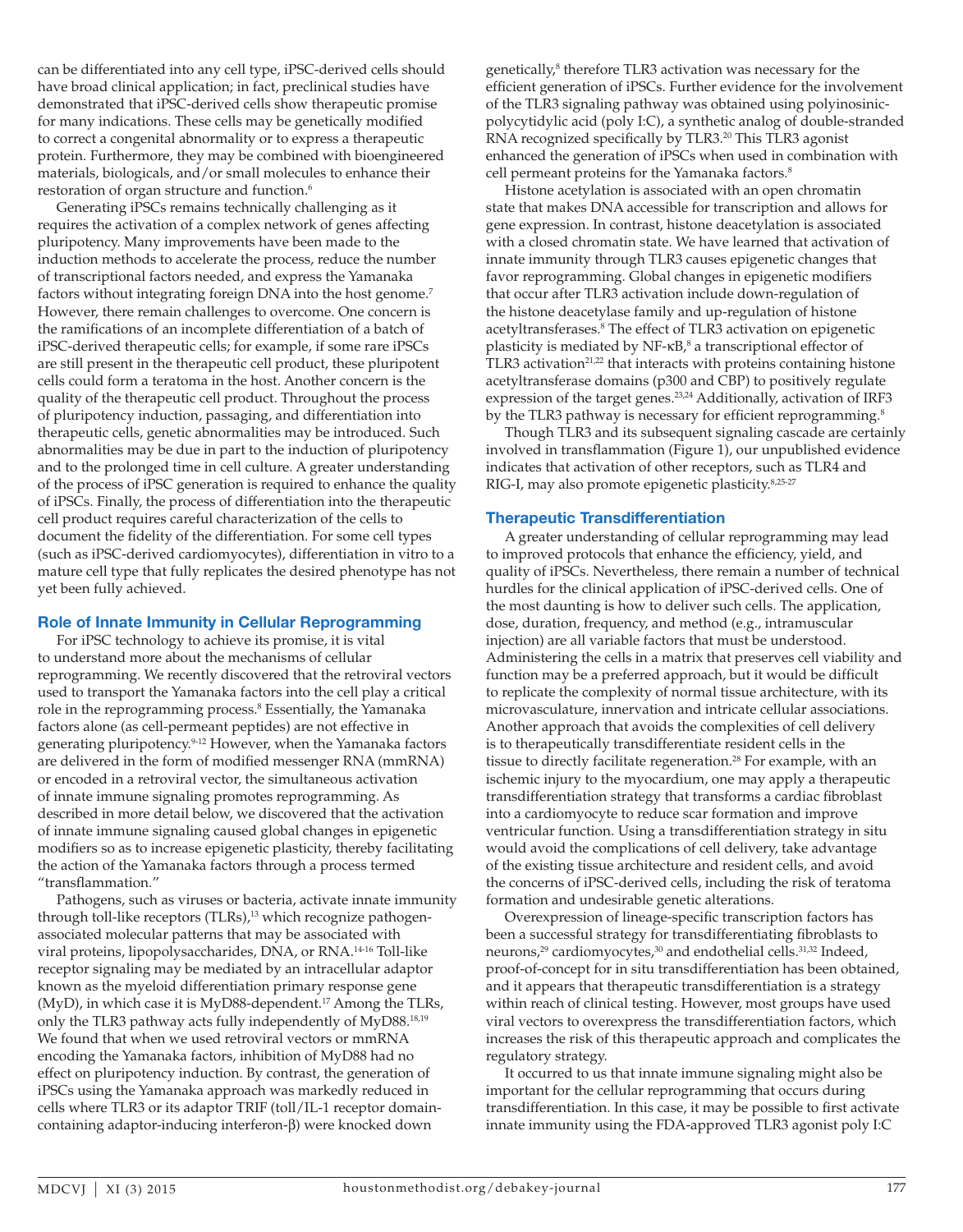

**Figure 1.** Pathogen-associated molecular patterns (PAMPs) are recognized by toll-like receptors (TLRs), including TLR3 and TLR4, on the cell surface or in endosomes. Stimulation of receptors activates innate immunity signaling, including mobilization of NF-κB and IRF-3, resulting in epigenetic modifications that change cellular plasticity. These modifications may include DNA demethylation or chromatin modifications due to an up-regulation of histone acetyltransferases and down-regulation of histone deacetylases. PAMPS: pathogen associated molecular patterns; TLR3: toll-like receptor 3; TLR4: tolllike receptor 4; TRAM: TRIF-related adaptor molecule; TIRAP: toll-interleukin 1 receptor (TIR) domain-containing adapter protein; TRIF: TIR-domain-containing adapter-inducing interferon-β; MyD88: myeloid differentiation primary response gene 88; RIG1: retinoic acid inducible gene I; IPS1: IFNβ-promoter stimulator-1; TRAF3: tumor necrosis factor (TNF) receptor-associated factor 3; TRAF6: tumor necrosis factor (TNF) receptor-associated factor 6; PI3K: phosphoinositide 3-kinase; AKT: Ak strain transforming; IRF3: interferon regulatory factor 3; RIP3: receptor-interacting protein kinase 3; RIP1: receptor-interacting protein kinase 1; TAK1: transforming growth factor β activated kinase 1; TAB1: TAK1-binding protein 1; TAB2: TAK1-binding protein 2; NEMO: NF-κB essential modulator; IKKa: inhibitor of nuclear factor kappa-B kinase subunit alpha; IKKβ: inhibitor of nuclear factor kappa-B kinase subunit beta; IκB: inhibitor of kappa B; NF-κB: nuclear factor kappa-light-chain-enhancer of activated B cells.

to enhance epigenetic plasticity, and then to provide "outsidein" signaling to obtain the desired phenotype. To that end, we have developed a method to transdifferentiate fibroblasts into endothelial cells using only growth factor proteins and small molecules in combination with poly I:C to induce transflammation and allow for cellular reprogramming.<sup>33</sup> Fibroblasts were plated on gelatin-coated dishes and treated with poly I:C (30 ng/ml) for 1 week while cultured in an induction medium (Dulbecco's modified Eagle's medium with 7.5% fetal bovine serum and 7.5% knockout serum replacement). After 7 days in this condition, the cells were switched to a transdifferentiation medium supplemented with growth factors known to promote an endothelial lineage: basic fibroblast growth factor, vascular endothelial growth factor, and bone morphogenetic protein-4. Additional small molecules were later added to the culture medium to further enhance endothelial specification during maintenance (8-Br-cAMP, an agonist of cAMPdependent protein kinase) or growth and monolayer formation during expansion (SB431542, a specific transforming growth factor-β receptor inhibitor).<sup>33</sup>

These induced endothelial cells (iECs) had the typical cobblestone morphology expected of endothelial cells and expressed endothelial markers CD31, VE-cadherin, and von Willebrand factor. Importantly, iECs had the functions expected of endothelial cells; they could incorporate acetylated low-density lipoprotein (LDL), form network structures on Matrigel®, and generate nitric oxide. When suspended in Matrigel and injected subcutaneously into immunodeficient mice, iECs were able to form capillary networks that integrated with the host vasculature as evidenced by the presence of red blood cells in the capillaries in the Matrigel plugs.<sup>33</sup> Furthermore, in a mouse model of peripheral arterial disease, administration of iECs to the ischemic limb improved perfusion as assessed by laser Doppler spectroscopy.<sup>33</sup> Consistent with these results, injections of iECs increased the capillary density and reduced clinical signs of ischemia (e.g., toe necrosis). The benefit of iECs was similar to that achieved with human microvascular endothelial cells and was superior to vehicle control.33

This study provides proof-of-concept for a non-viral strategy of therapeutic transdifferentiation. Ongoing studies are meant to simplify the strategy and to increase the yield and rate of transdifferentiation for in vivo application.

## **Clinical Perspectives**

Our findings suggest that innate immune activation is necessary for cellular reprogramming. Activating innate immunity places cells into a state of epigenetic plasticity in which they are able to modify their cellular phenotype to meet the challenge of a pathogen or injury. This insight provides an opportunity to therapeutically manipulate an endogenous pathway for cellular transdifferentiation. One potential application of such therapeutic transdifferentiation would be immediately following myocardial infarction, when up to a billion cardiomyocytes may be lost.<sup>34</sup> Following this tissue injury, the cardiac fibroblasts proliferate and migrate, deposit extracellular matrix in the infarcted and adjacent areas, and promote scar formation and adverse remodeling. If one could transdifferentiate a substantial number of these fibroblasts into endothelial cells, this might generate the microvasculature needed to supply the perfusion and provide the niche for generation of functional tissue. The desired effects would be a reduction in scar tissue, regeneration of cardiac tissue, improved ventricular function, and prevention of heart failure.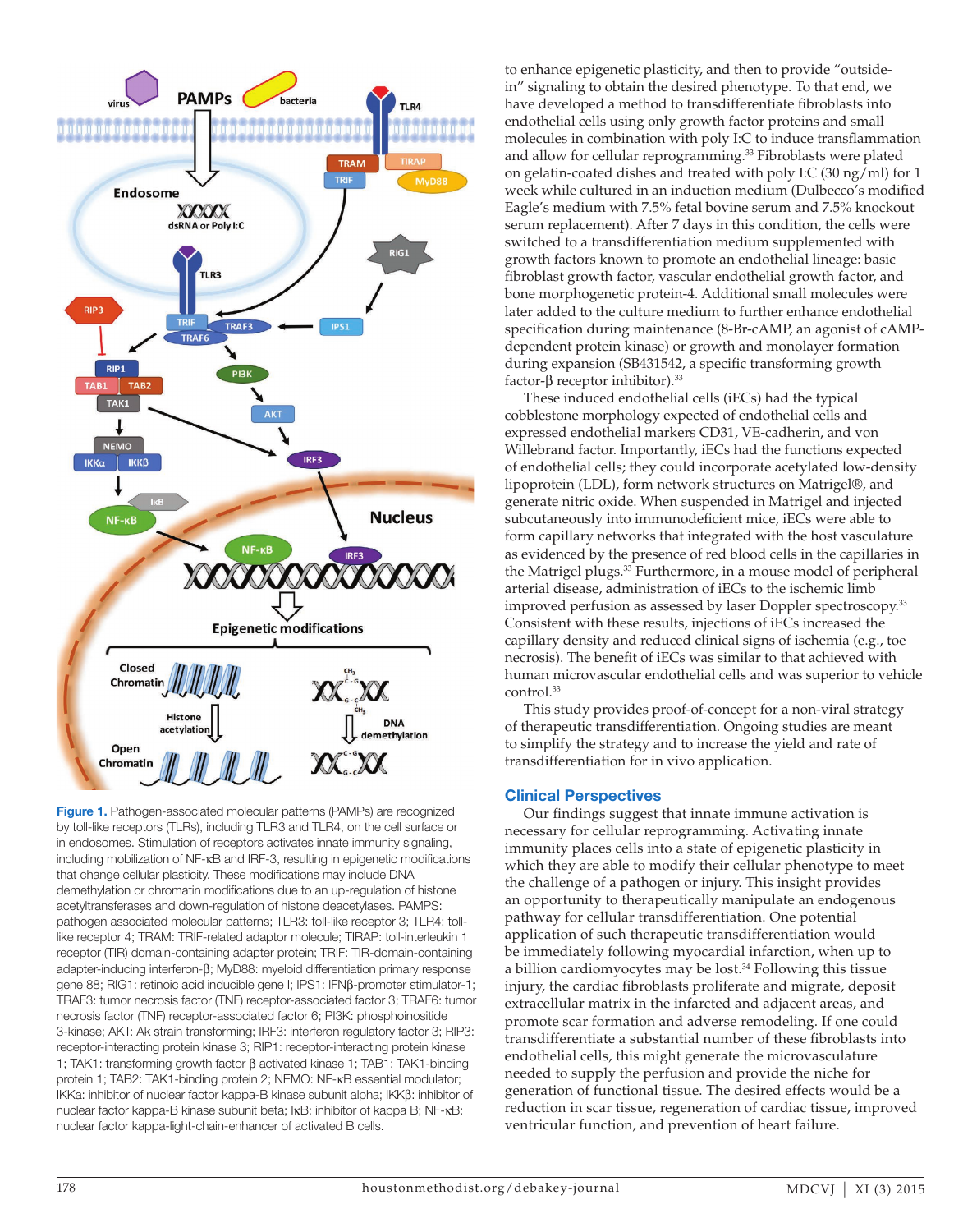# **Pathologic Transdifferentiation**

One concern regarding a strategy of therapeutic transdifferentiation stems from the fact that transdifferentiation plays a role in pathologic conditions, including atherosclerosis. Both monocyte-derived macrophages and vascular smooth muscle cells (SMCs) contribute to the development of atherosclerotic lesions.35,36 Recent evidence from Feil et al. demonstrates that vascular SMCs in atherosclerotic lesions may clonally expand and transdifferentiate into macrophage-like cells.37 The fate of medial SMCs during atherogenesis was tracked in hypercholesterolemic apolipoprotein E-deficient mice through SMC-specific tamoxifen-activated Cre recombinase and Cre reporter alleles, which allowed the originally labeled cells to be followed using β-galactosidase activity.37 Ten-week-old mice were treated with tamoxifen for 5 days, which resulted in the labeling of ~11% of SMCs in the aortic media, and this labeling remained in all subsequent daughter cells generated by the labeled SMCs. The fate of these cells was examined in 52-week-old mice. Few labeled cells were found in the atherosclerotic aortas, but occasionally large patches of labeled cells were found in atherosclerotic lesions. Some of these patches covered the entire intimal area of the plaque, indicating that the cells resulted from clonal expansion of a labeled SMC. The majority of the SMCderived cells stained positive for MAC-2 and CD68, two markers commonly used to detect macrophages in plaque; however, they were either negative or had weak staining for smooth muscle α-actin compared to medial SMCs.37 This study is consistent with previous observations suggesting that SMCs may undergo a transformation into macrophage-like cells.37-43

This SMC-to-macrophage transdifferentiation may play a role in many other diseases, including hypertension, lung injury, and cancer;<sup>37</sup> therefore, targeting this transdifferentiation may be a novel therapeutic pathway for treatment of such diseases. The contribution of pathological transdifferentiation to the progression of atherosclerosis raises some concerns regarding a therapeutic transdifferentiation strategy in patients with coronary artery disease. However, one recent study somewhat diminishes that concern as the onset of atherosclerosis is accelerated when TLR3 receptors are knocked out in the hypercholesterolemic apolipoprotein E<sup>-/-</sup> mouse. This finding suggests a protective role for TLR3 signaling in the vessel wall.<sup>44</sup> Nevertheless, any strategy for therapeutic transdifferentiation is probably best constrained in space and time so as to reduce potential adverse effects.

## **Conclusion**

Transflammation is a process that permits cells to respond to the challenge of pathogens or tissue damage. Pattern recognition receptors, such as the TLR3s, are stimulated by pathogens or tissue damage, activating cellular innate immunity. In addition to inducing the release of inflammatory cytokines, we have discovered that innate immune signaling causes global changes in epigenetic modifiers that induce epigenetic plasticity and enhance fluidity of cell phenotype. Understanding this process will facilitate cellular reprogramming for therapeutic applications. Recent work involving transdifferentiation of fibroblasts to iECs using small molecules to trigger transflammation and direct the cells towards endothelial phenotype may be useful for ischemic syndromes. Since transdifferentiation also occurs in pathologic conditions, a more comprehensive understanding of transflammation will be useful in developing strategies to reduce or prevent pathological transdifferentiation.

Conflict of Interest Disclosure: Dr. Cooke's research is funded by a grant from the National Institutes of Health (U01 HL100397, U01 HL099997, R01 AR063963, R21 AG044815).

Keywords: induced pluripotent stem cells, transdifferentiation, innate immunity, epigenetic plasticity, transflammation

#### **References**

- 1. Go AS, Mozaffarian D, Roger VL, et al. Executive summary: Heart disease and stroke statistics--2014 update: A report from the american heart association. Circulation. 2014 Jan 21;129(3):399-410.
- 2. Mancini D, Lietz K. Selection of cardiac transplantation candidates in 2010. Circulation. 2010 Jul 13;122(2):173-83.
- 3. Takahashi K, Yamanaka S. Induction of pluripotent stem cells from mouse embryonic and adult fibroblast cultures by defined factors. Cell. 2006 Aug 25;126(4):663-76.
- 4. Takahashi K, Tanabe K, Ohnuki M, et al. Induction of pluripotent stem cells from adult human fibroblasts by defined factors. Cell. 2007 Nov 30;131(5):861-72.
- 5. Yamanaka S. The winding road to pluripotency (nobel lecture). Angew Chem Int Ed Engl. 2013 Dec 23;52(52):13900-9.
- 6. Martins AM, Vunjak-Novakovic G, Reis RL. The current status of ips cells in cardiac research and their potential for tissue engineering and regenerative medicine. Stem Cell Rev. 2014 Apr;10(2):177-90.
- 7. Leeper NJ, Hunter AL, Cooke JP. Stem cell therapy for vascular regeneration: Adult, embryonic, and induced pluripotent stem cells. Circulation. 2010 Aug 3;122(5):517-26.
- 8. Lee J, Sayed N, Hunter A, et al. Activation of innate immunity is required for efficient nuclear reprogramming. Cell. 2012 Oct 26;151(3):547-58.
- 9. Cho HJ, Lee CS, Kwon YW, et al. Induction of pluripotent stem cells from adult somatic cells by protein-based reprogramming without genetic manipulation. Blood. 2010 Jul 22;116(3):386-95.
- 10. Kim D, Kim CH, Moon JI, et al. Generation of human induced pluripotent stem cells by direct delivery of reprogramming proteins. Cell Stem Cell. 2009 Jun 5;4(6):472-6.
- 11. Stadtfeld M, Hochedlinger K. Induced pluripotency: History, mechanisms, and applications. Genes Dev. 2010 Oct 15;24(20):2239-63.
- 12. Zhou H, Wu S, Joo JY, et al. Generation of induced pluripotent stem cells using recombinant proteins. Cell Stem Cell. 2009 May 8;4(5):381-4.
- 13. McWhirter SM, Fitzgerald KA, Rosains J, Rowe DC, Golenbock DT, Maniatis T. Ifn-regulatory factor 3-dependent gene expression is defective in tbk1-deficient mouse embryonic fibroblasts. Proc Natl Acad Sci U S A. 2004 Jan 6;101(1):233-8.
- 14. Akira S, Takeda K. Toll-like receptor signalling. Nat Rev Immunol. 2004 Jul;4(7):499-511.
- 15. Beutler B. Inferences, questions and possibilities in toll-like receptor signalling. Nature. 2004 Jul 8;430(6996):257-63.
- 16. Kato H, Sato S, Yoneyama M, et al. Cell type-specific involvement of rig-i in antiviral response. Immunity. 2005 Jul;23(1):19-28.
- 17. Kawai T, Akira S. The role of pattern-recognition receptors in innate immunity: Update on toll-like receptors. Nat Immunol. 2010 May;11(5):373-84.
- 18. Adachi O, Kawai T, Takeda K, et al. Targeted disruption of the myd88 gene results in loss of il-1- and il-18-mediated function. Immunity. 1998 Jul;9(1):143-50.
- 19. Kaisho T, Akira S. Toll-like receptor function and signaling. J Allergy Clin Immunol. 2006 May;117(5):979-87; quiz 88.